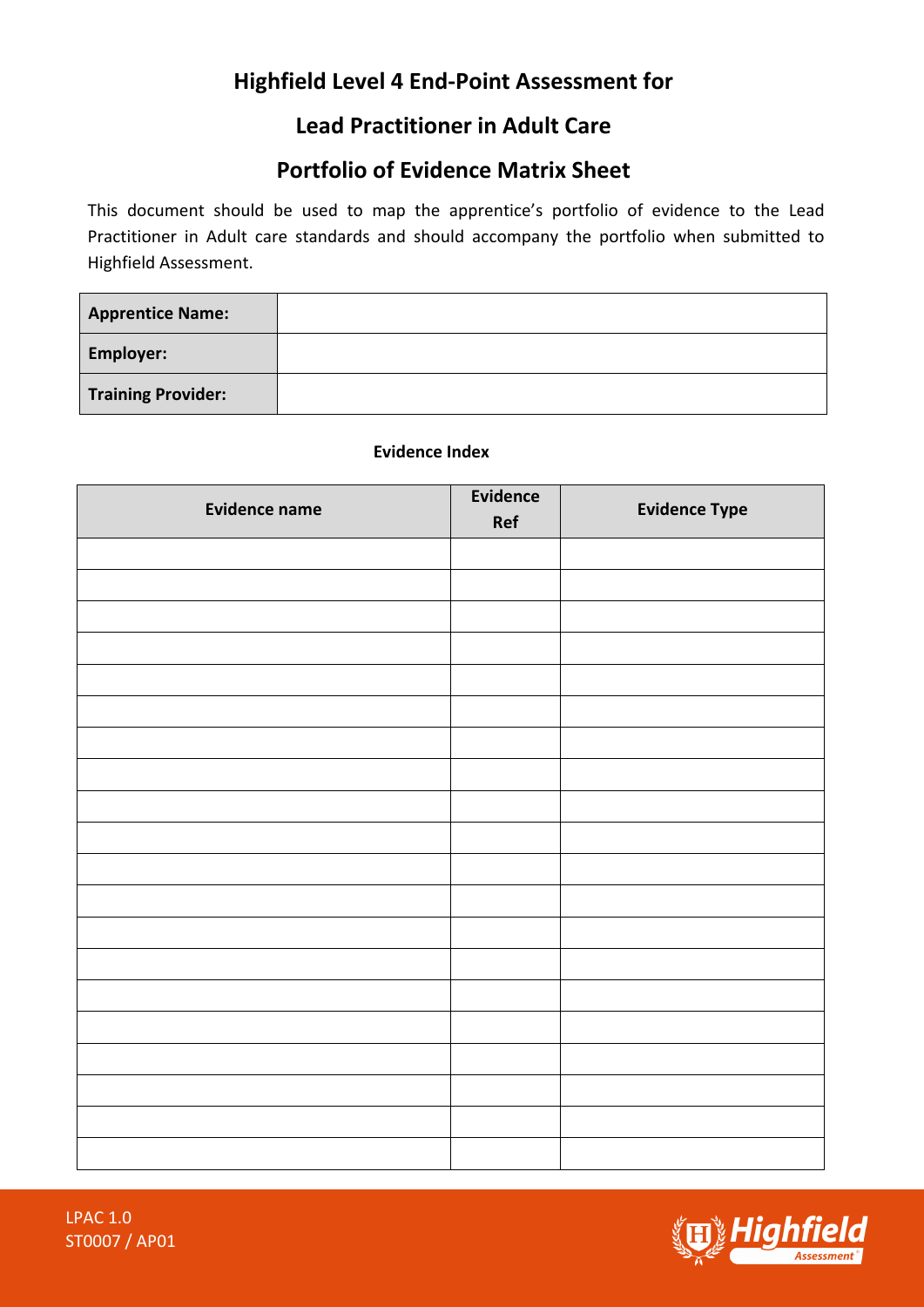| <b>Ref</b>  | <b>Assessment Criteria</b>                                                                                                                                                                                         | <b>Evidence</b><br><b>Ref</b> | Location/<br>Page in<br>evidence |
|-------------|--------------------------------------------------------------------------------------------------------------------------------------------------------------------------------------------------------------------|-------------------------------|----------------------------------|
|             | <b>Behaviours</b>                                                                                                                                                                                                  |                               |                                  |
| <b>B3.1</b> | Describes how they ensured the rights of others were promoted<br>and advocated for a person they support where they were at risk<br>(Pass).                                                                        |                               |                                  |
| B6.1        | Analyses how person-centred care is provided to improve the<br>experience of people accessing care and support (Pass).<br><b>Tasks and Responsibilities</b>                                                        |                               |                                  |
| S3.1        | Describes how they have accessed specialist help when support<br>was needed to carry out their role (Pass).                                                                                                        |                               |                                  |
| S3.2        | Analyses the impact of the specialist support provided and explains<br>how they implement continuous improvement processes based on<br>best practice (Distinction).                                                |                               |                                  |
| S4.1        | Explains how they have performed the lead role in the specialist<br>assessment of an individual's care and support needs (Pass).                                                                                   |                               |                                  |
| S4.2        | Explains how they have implemented findings of the assessment<br>within their lead role, identifying recommendations which have led<br>to continuous improvements and ensuring positive outcomes<br>(Distinction). |                               |                                  |
| S8.1        | Explains how they have applied relevant risk management policies<br>to the setting (Pass).                                                                                                                         |                               |                                  |
| S8.2        | Evaluates the impact of the relevant risk management policies<br>implemented within the setting (Distinction).                                                                                                     |                               |                                  |
| S9.1        | Explains how their work has contributed to their service's<br>improved quality assurance processes (Pass).                                                                                                         |                               |                                  |
| K1.1        | Explains how the safe delivery of services is underpinned by<br>statutory frameworks, standards, guidance and codes of practice<br>(Pass).                                                                         |                               |                                  |
| K1.2        | Explains how they identify, use and measure the impact of<br>statutory frameworks, standards, guidance and codes of practice in<br>relation to the safe delivery of services (Distinction).                        |                               |                                  |
| K2.1        | Identifies relevant theories that underpin their own practice and<br>competence (Pass).                                                                                                                            |                               |                                  |
| K2.2        | Explains how the relevant theories have impacted upon their job<br>role and the service provided (Distinction).                                                                                                    |                               |                                  |
| K3.1        | Describes the principles of assessment and outcome-based<br>practice (Pass).                                                                                                                                       |                               |                                  |

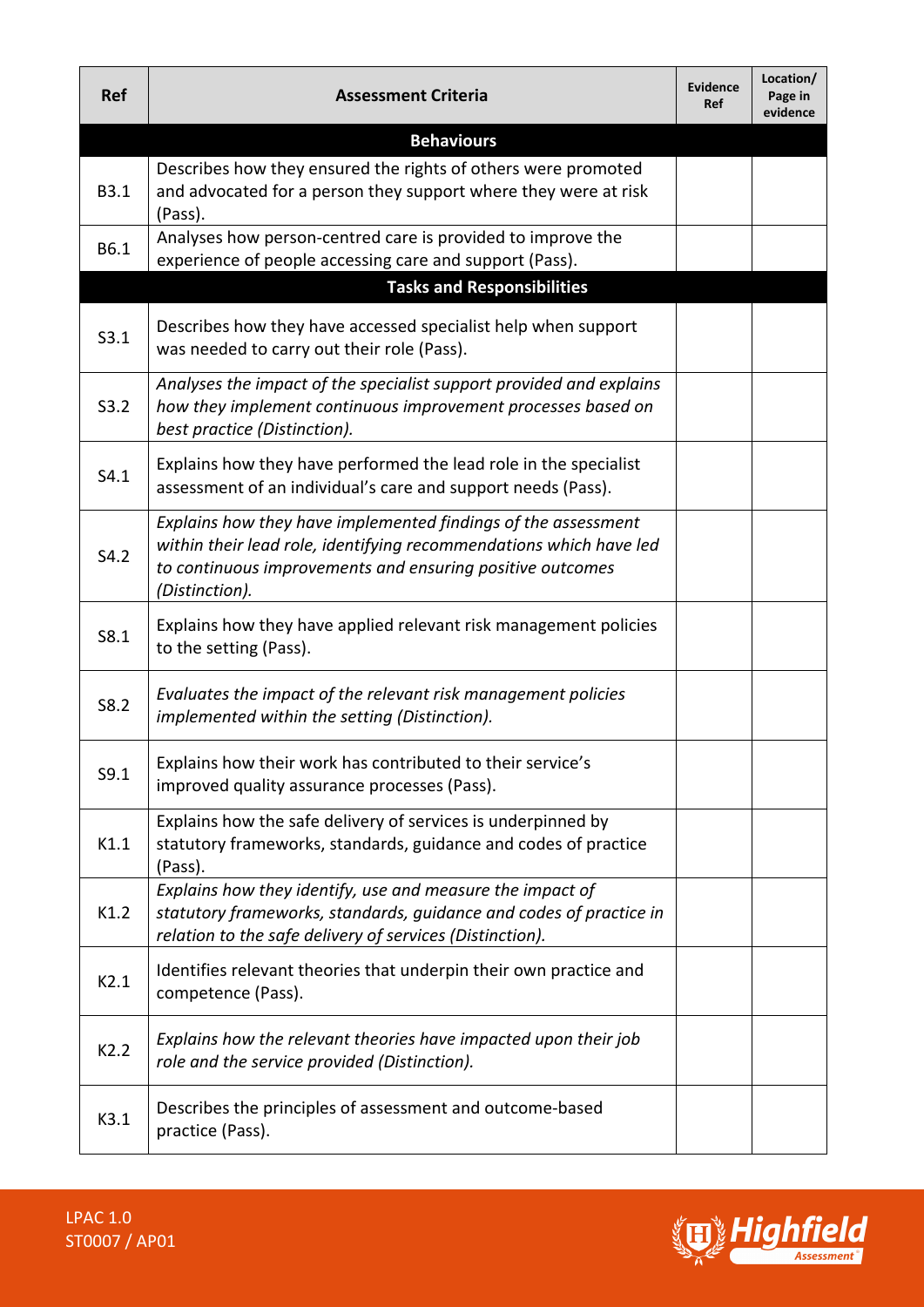| <b>Ref</b> | <b>Assessment Criteria</b>                                                                                                                                                                                           | <b>Evidence</b><br><b>Ref</b> | Location/<br>Page in<br>evidence |
|------------|----------------------------------------------------------------------------------------------------------------------------------------------------------------------------------------------------------------------|-------------------------------|----------------------------------|
| K3.2       | Explains the impact made through implementing assessment and<br>outcome-based practices (Distinction).                                                                                                               |                               |                                  |
| K4.1       | Describes the principles of risk management (Pass).                                                                                                                                                                  |                               |                                  |
| K4.2       | Describes the impact made through improved risk assessment and<br>management processes on service provision (Distinction).                                                                                           |                               |                                  |
|            | <b>Dignity and Human Rights</b>                                                                                                                                                                                      |                               |                                  |
| K5.1       | Explains how they promote and maintain a culture of dignity (Pass).                                                                                                                                                  |                               |                                  |
| K5.2       | Analyses the impact of their behaviours on maintaining a culture of<br>dignity (Distinction).                                                                                                                        |                               |                                  |
|            | <b>Communication</b>                                                                                                                                                                                                 |                               |                                  |
| S13.1      | Explains how they have identified and addressed barriers to<br>communication through using appropriate resources to overcome<br>them (Pass).                                                                         |                               |                                  |
| S13.2      | Analyses how resources used in the setting have been implemented<br>to overcome barriers to communication (Distinction).                                                                                             |                               |                                  |
| S15.1      | Explains how information is adapted to ensure accessibility to<br>enable informed choices to be made (Pass).                                                                                                         |                               |                                  |
| S15.2      | Implements adaptations to ensure informed choices have been<br>made and are understood. That individual choices have been<br>supported by providing meaningful information and evaluate its<br>impact (Distinction). |                               |                                  |
| K6.1       | Identifies communication barriers and approaches used to<br>overcome them (Pass).                                                                                                                                    |                               |                                  |
| K6.2       | Analyses approaches used to agree solutions which overcame<br>communication barriers (Distinction).                                                                                                                  |                               |                                  |
| K7.1       | Identifies legal and ethical frameworks regarding confidentiality<br>and information sharing relevant to the setting (Pass).                                                                                         |                               |                                  |



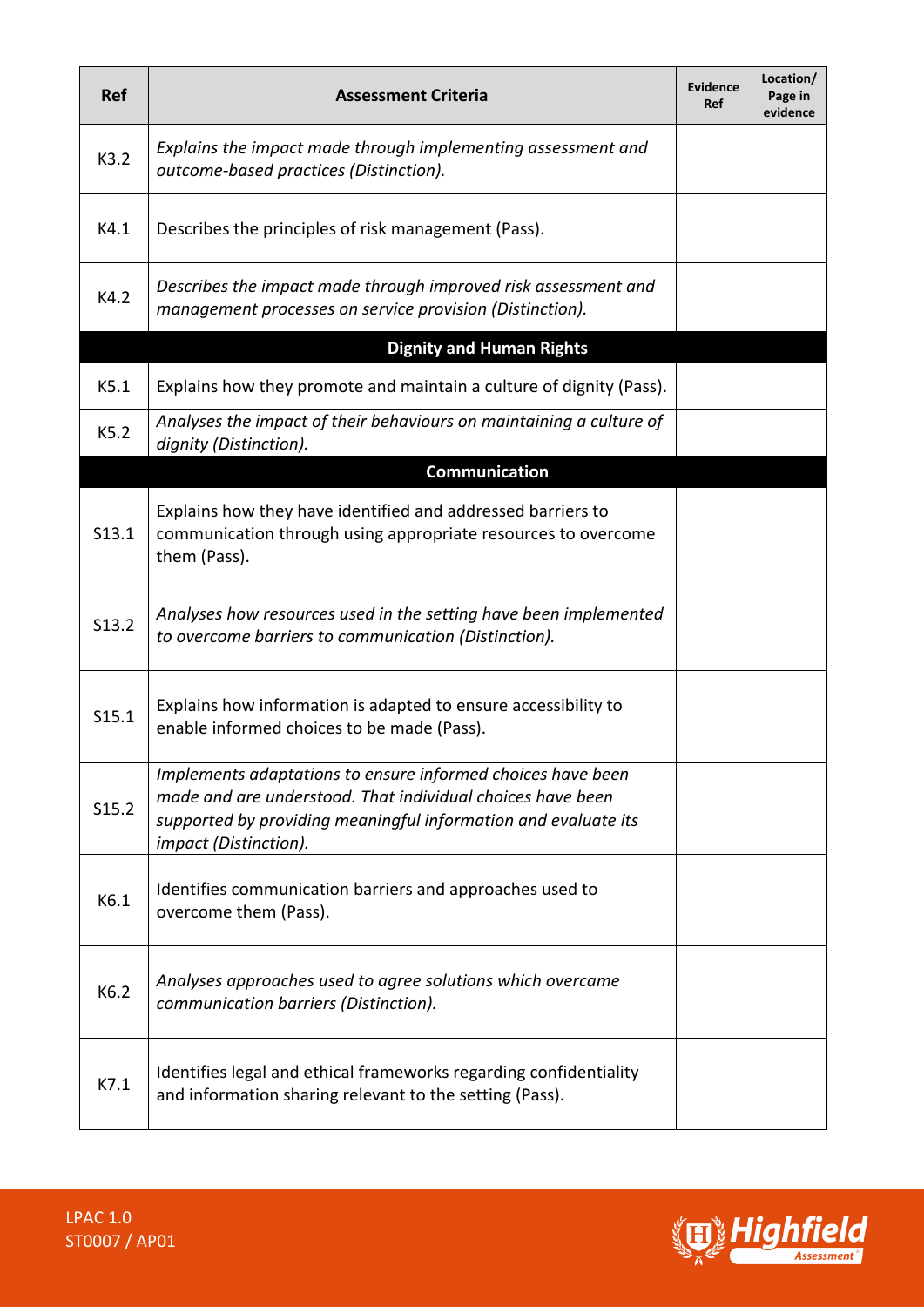| <b>Ref</b> | <b>Assessment Criteria</b>                                                                                                                                                                                                         | <b>Evidence</b><br>Ref | Location/<br>Page in<br>evidence |
|------------|------------------------------------------------------------------------------------------------------------------------------------------------------------------------------------------------------------------------------------|------------------------|----------------------------------|
| K7.2       | Analyses how the legal and ethical frameworks relating to<br>confidentiality and information sharing have been applied<br>(Distinction).                                                                                           |                        |                                  |
| K8.1       | Identifies technologies available to enhance communication in your<br>setting (Pass).                                                                                                                                              |                        |                                  |
| K8.2       | Evaluates how the technologies used have enhanced<br>communication (Distinction).                                                                                                                                                  |                        |                                  |
|            | <b>Safeguarding</b>                                                                                                                                                                                                                |                        |                                  |
| S16.1      | Explains with examples how they apply and ensure compliance<br>with safeguarding procedures in their setting (Pass).                                                                                                               |                        |                                  |
| S16.2      | Demonstrates how they have improved practices as a result of<br>monitoring compliance with safequarding procedures (Distinction).                                                                                                  |                        |                                  |
| S17.1      | Discusses how they have applied strategies and processes for<br>partnership working with external agencies to respond to<br>safeguarding concerns (Pass).                                                                          |                        |                                  |
| S17.2      | Evaluates how strategies and processes led to positive outcomes<br>for individuals within the care setting from the partnership<br>approaches and the improvements that have been made on<br>safeguarding processes (Distinction). |                        |                                  |
| K9.1       | Identifies legislation and national and local solutions for the<br>safeguarding of adults and children including reporting<br>requirements (Pass).                                                                                 |                        |                                  |
| K9.2       | Explains how they have interpreted and applied safeguarding<br>procedures, legislation, local and national solutions and reporting<br>requirements in their setting (Distinction).                                                 |                        |                                  |
|            | <b>Health and Wellbeing</b>                                                                                                                                                                                                        |                        |                                  |
| S19.1      | Demonstrates, with examples, how partnership approaches have<br>been used to improve health and wellbeing outcomes (Pass).                                                                                                         |                        |                                  |
| S19.2      | Provides evidence of how they have influenced their employer to<br>embed collaborative working to improve health and wellbeing of all<br>users of services (Distinction).                                                          |                        |                                  |

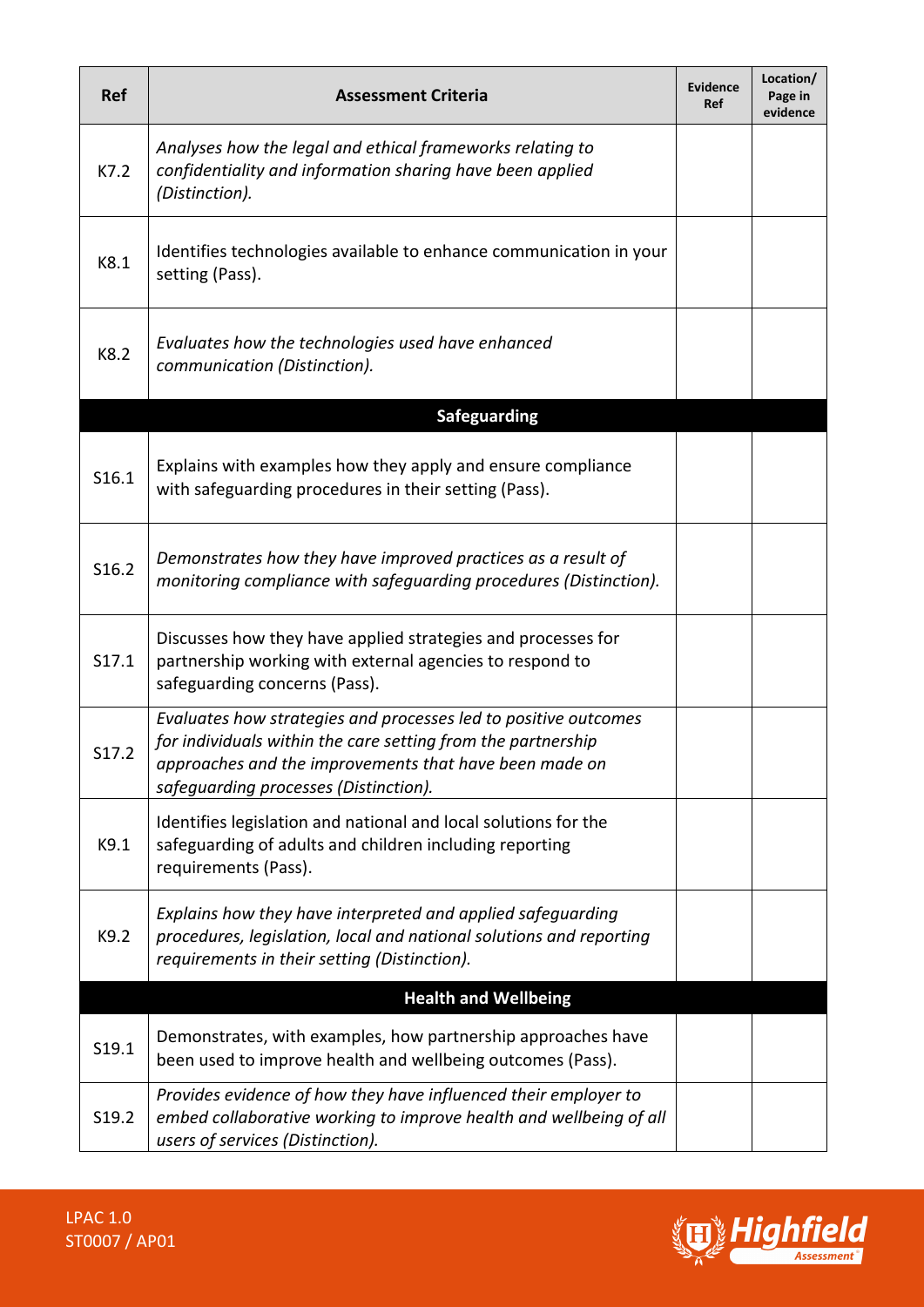| <b>Ref</b> | <b>Assessment Criteria</b>                                                                                                                                                                                                                       | <b>Evidence</b><br><b>Ref</b> | Location/<br>Page in<br>evidence |
|------------|--------------------------------------------------------------------------------------------------------------------------------------------------------------------------------------------------------------------------------------------------|-------------------------------|----------------------------------|
| K10.1      | Identifies models of monitoring, reporting and responding to<br>changes in health and wellbeing (Pass).                                                                                                                                          |                               |                                  |
| K10.2      | Evaluates relevant models of monitoring, reporting and responding<br>to changes in health and wellbeing (Distinction).                                                                                                                           |                               |                                  |
| K11.1      | Describes a range of holistic solutions using person centred<br>approaches used to promote and maintain health and wellbeing<br>(Pass).                                                                                                          |                               |                                  |
| K11.2      | Analyses the impact of holistic solutions on the health and<br>wellbeing of people accessing services (Distinction).                                                                                                                             |                               |                                  |
| K12.1      | Identifies relevant partnerships developed with other agencies<br>(Pass).                                                                                                                                                                        |                               |                                  |
| K12.2      | Analyses the impact collaboration with partner agencies has had on<br>outcomes for people accessing services (Distinction).                                                                                                                      |                               |                                  |
| <b>Ref</b> | <b>Assessment Criteria</b>                                                                                                                                                                                                                       | <b>Evidence</b><br><b>Ref</b> | Location/<br>Page in<br>evidence |
|            | <b>Professional Development</b>                                                                                                                                                                                                                  |                               |                                  |
| S20.1      | Describes and evaluates how a review of own practice resulted in a<br>development opportunity (Pass).                                                                                                                                            |                               |                                  |
| S20.2      | Critically analyses the opportunities available and explains the<br>impact of their choice on development activities undertaken<br>(Distinction).                                                                                                |                               |                                  |
| S21.1      | Evaluates the effectiveness of their leadership, mentoring and<br>supervision skills and discuss the actions they have taken to<br>address their own development (Pass).                                                                         |                               |                                  |
| S21.2      | Critically analyses the impact that development activities have had<br>on own practice as a lead practitioner (Distinction).                                                                                                                     |                               |                                  |
| S23.1      | Describes how they contribute to ensuring an ongoing effective<br>learning culture by identifying and valuing the team's abilities<br>(Pass).                                                                                                    |                               |                                  |
| S23.2      | Explains the rationale that identified their target/s defined as<br>needing development to make it more effective, how they<br>determined success measures of meeting effective targets and how<br>many success measures were met (Distinction). |                               |                                  |

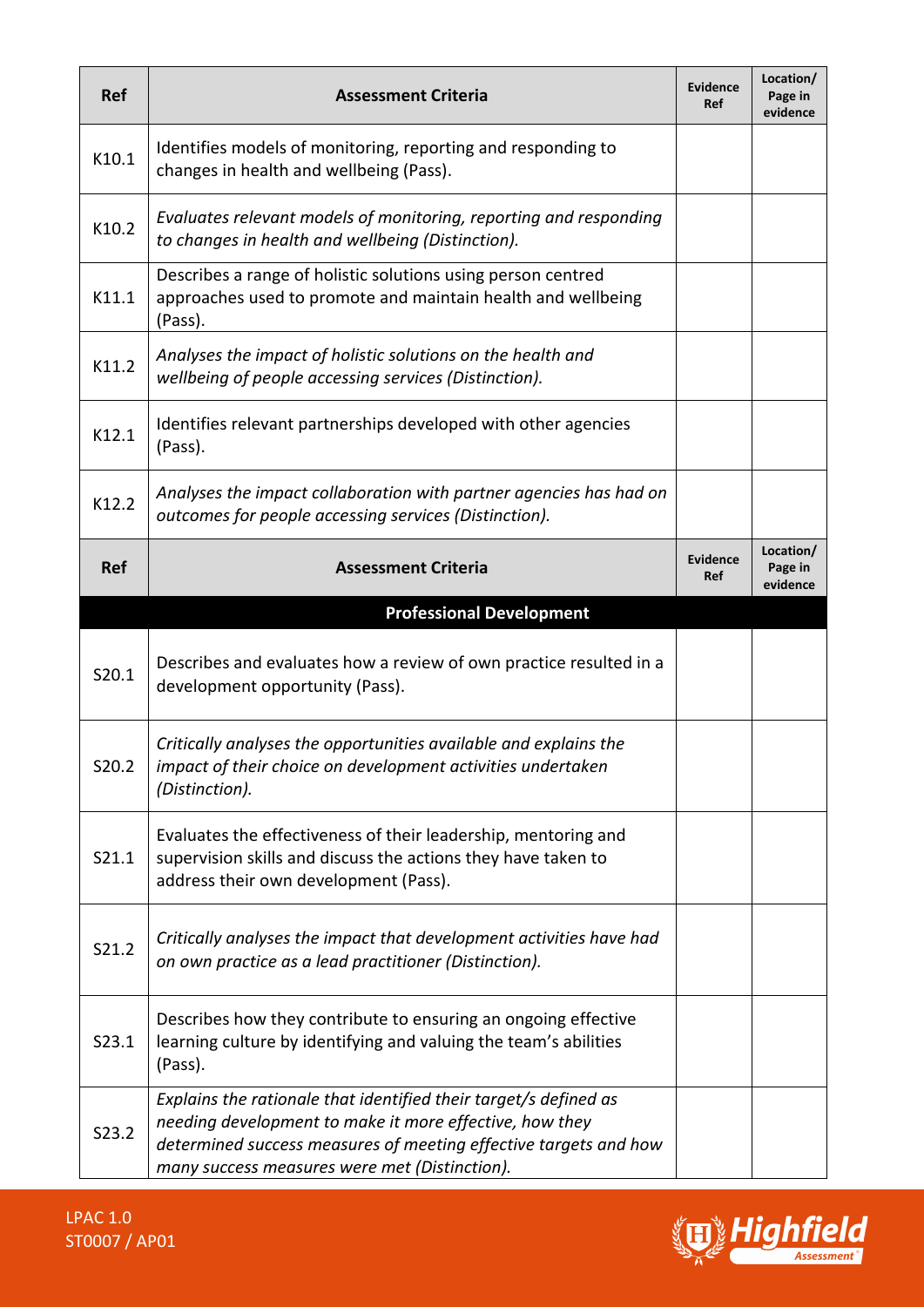| Ref   | <b>Assessment Criteria</b>                                                                                                                                                          | <b>Evidence</b><br>Ref | Location/<br>Page in<br>evidence |
|-------|-------------------------------------------------------------------------------------------------------------------------------------------------------------------------------------|------------------------|----------------------------------|
| S24.1 | Explains how they have led the values-based recruitment and<br>selection processes within the care setting (Pass).                                                                  |                        |                                  |
| S24.2 | Evaluates the impact of using values-based approaches and<br>implementing best practise strategies for recruitment and selection<br>within care setting (Distinction).              |                        |                                  |
| S25.1 | Explains how they have applied the induction process and how all<br>relevant workers have completed a full induction into the sector,<br>the organisation and service (Pass).       |                        |                                  |
| S25.2 | Analyses how the induction process has positively impacted and<br>supported the development of new staff within their roles<br>(Distinction).                                       |                        |                                  |
| S26.1 | Demonstrates how they have effectively led and supported others<br>in their personal development (Pass).                                                                            |                        |                                  |
| S26.2 | Explains how they have measured the distance travelled between<br>the existing and required skills and knowledge of their staff as a<br>result of their intervention (Distinction). |                        |                                  |
| K13.1 | Explains how professional development opportunities have been<br>planned and accessed in their own role (Pass).                                                                     |                        |                                  |
| K13.2 | Evaluates the impact professional development opportunities have<br>had on their knowledge and practice (Distinction).                                                              |                        |                                  |